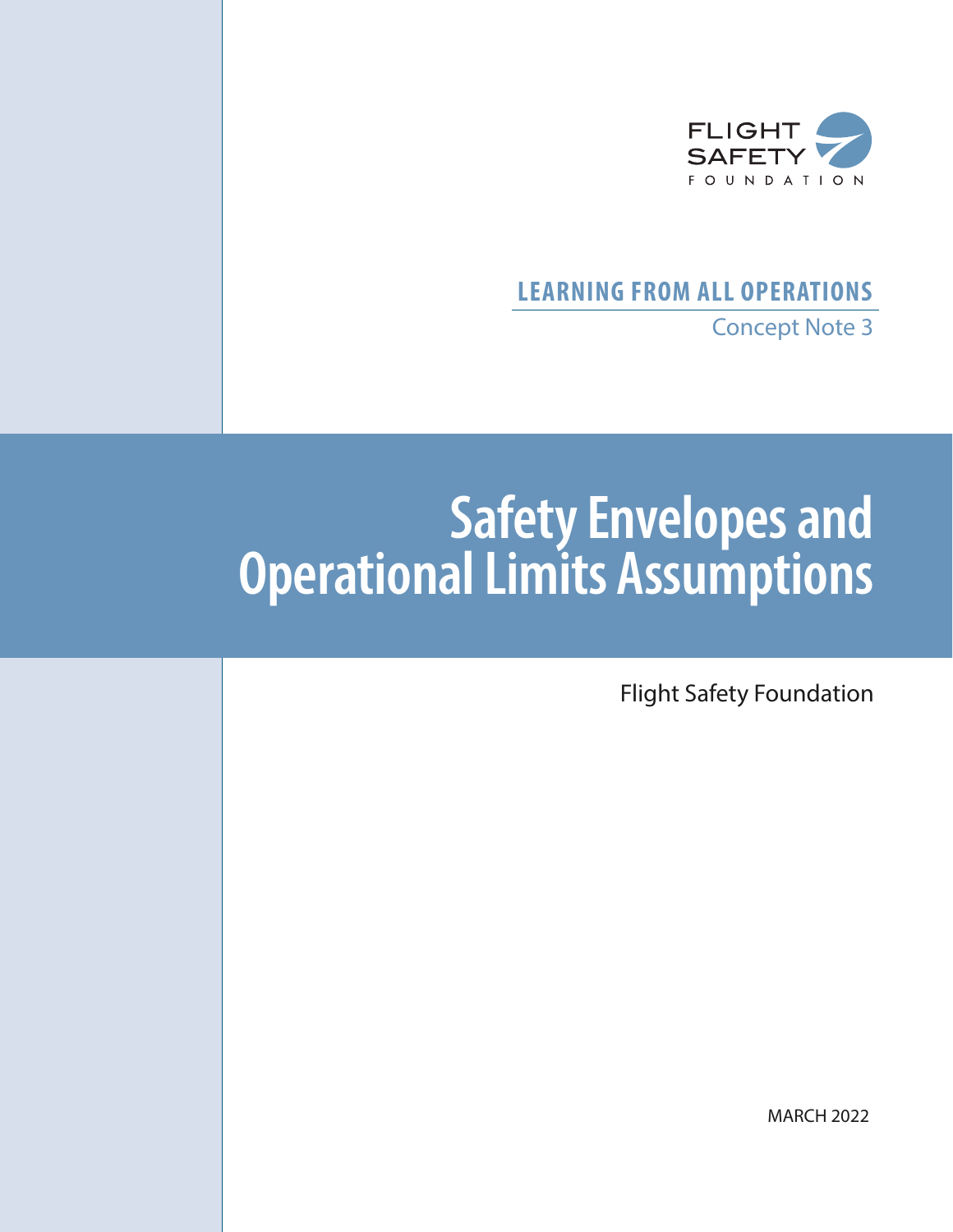

#### **A note to the reader:**

The goal of these Concept Notes is to provide a common framework and common language for talking about aviation safety. Such a new framework and language are needed because the existing language of safety is built around learning from failures and cannot easily express learning from success. Similarly, the existing frameworks of safety data collection and analysis are designed for incidents and accidents, and we want to learn from all operations.

As we expand our understanding of what constitutes a safety-relevant occurrence—an expansion that encompasses learning from all operations—we need a shared means of articulating what we are already learning that also allows us to discuss new ways of learning. Positing a separate framework for describing safety successes, however, can create challenges for relating what can be learned from success to what has been learned from failure. Therefore, the goal is to describe a unitary framework for safety based on learning from all that happens, rather than separate frameworks for different "kinds" of safety. To achieve this goal, each of these Concept Notes establishes part of the necessary foundation, which is then integrated and translated into practical implications and applications in Concept Note 7.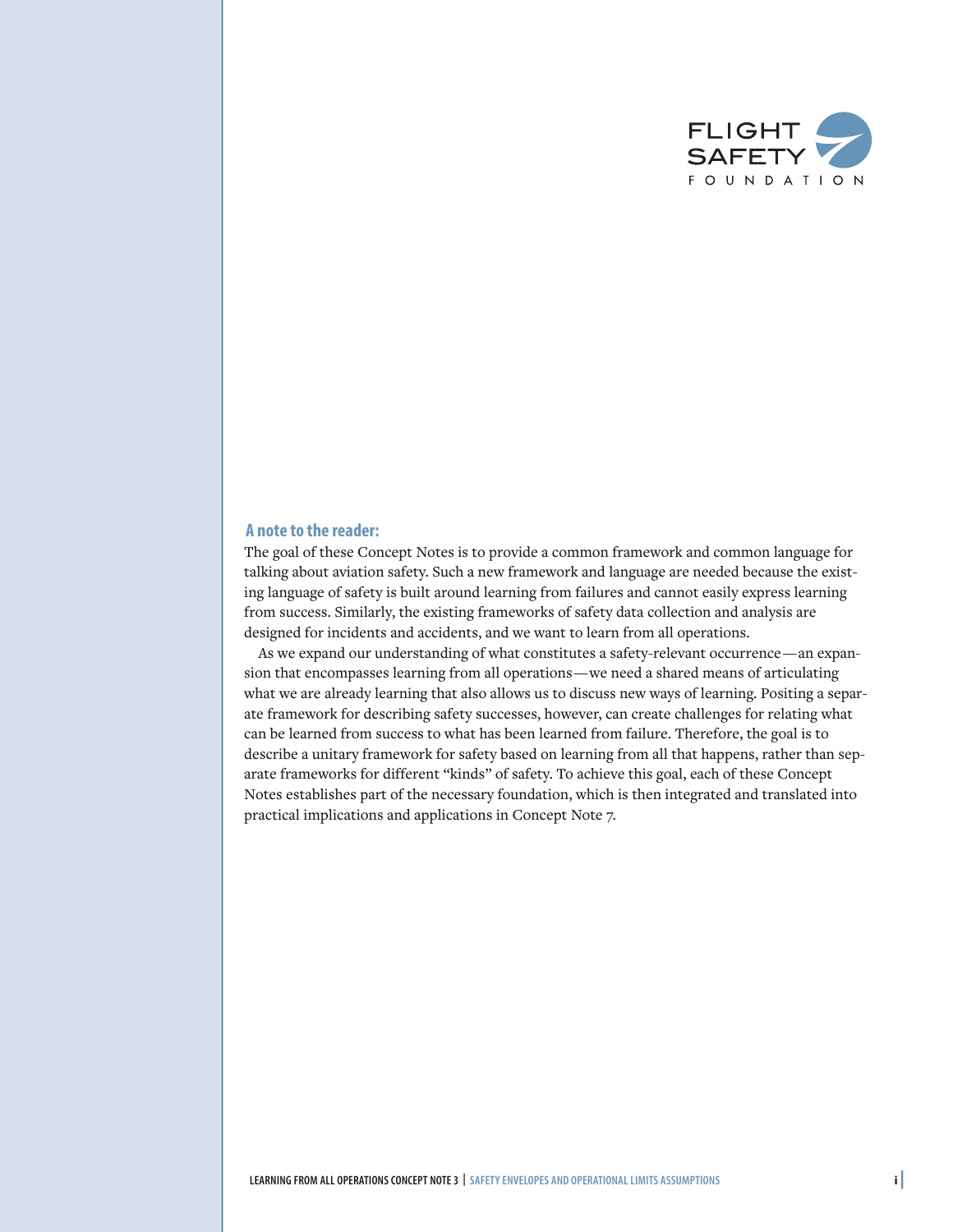## **1. Introduction**

This note introduces an important learning dimension of Learning From All Operations. It concerns monitoring aviation operations and **learning about the difference between what is assumed to be safe and what is actually safe.** These are two important concepts:

- **Safety control envelope** —the actual boundaries of what is safely recoverable in operations by preventive or recovery measures (outside this boundary, the safety control becomes marginal to non-existent). It is to be noted that sometimes where the actual safety envelope is may not be known in foresight but only in hindsight; and,
- **Operational limits assumptions** —the imagined boundaries for operations (normative—rules, procedures, prescriptions or the subjective assumptions about where these boundaries are).

To describe these two concepts and their relationship, this note uses the system and system states terminology introduced in [Concept Note 2.](https://flightsafety.org/wp-content/uploads/2022/03/LAO-Concept-Note-2_rev2.pdf)

## **2. Safety Envelope**

#### **2.1 What is a safety control envelope?**

Concept Note 2 described how a system dynamically changes its states in the performance space defined by some relevant system parameters (Figure 1). We showed, as an example, how the system operating point transitions for a flight from take-off to landing in a space defined by the values of aircraft altitude and speed. It is well known in aviation that in this specific example, the possible positions and transitions of the operating point are constrained by the airplane flight envelope. The airplane flight envelope is confined by the stall, maximum altitude, and top speed boundaries as illustrated with the red line in Figure 1.



*Figure 1: Flight Envelope Example*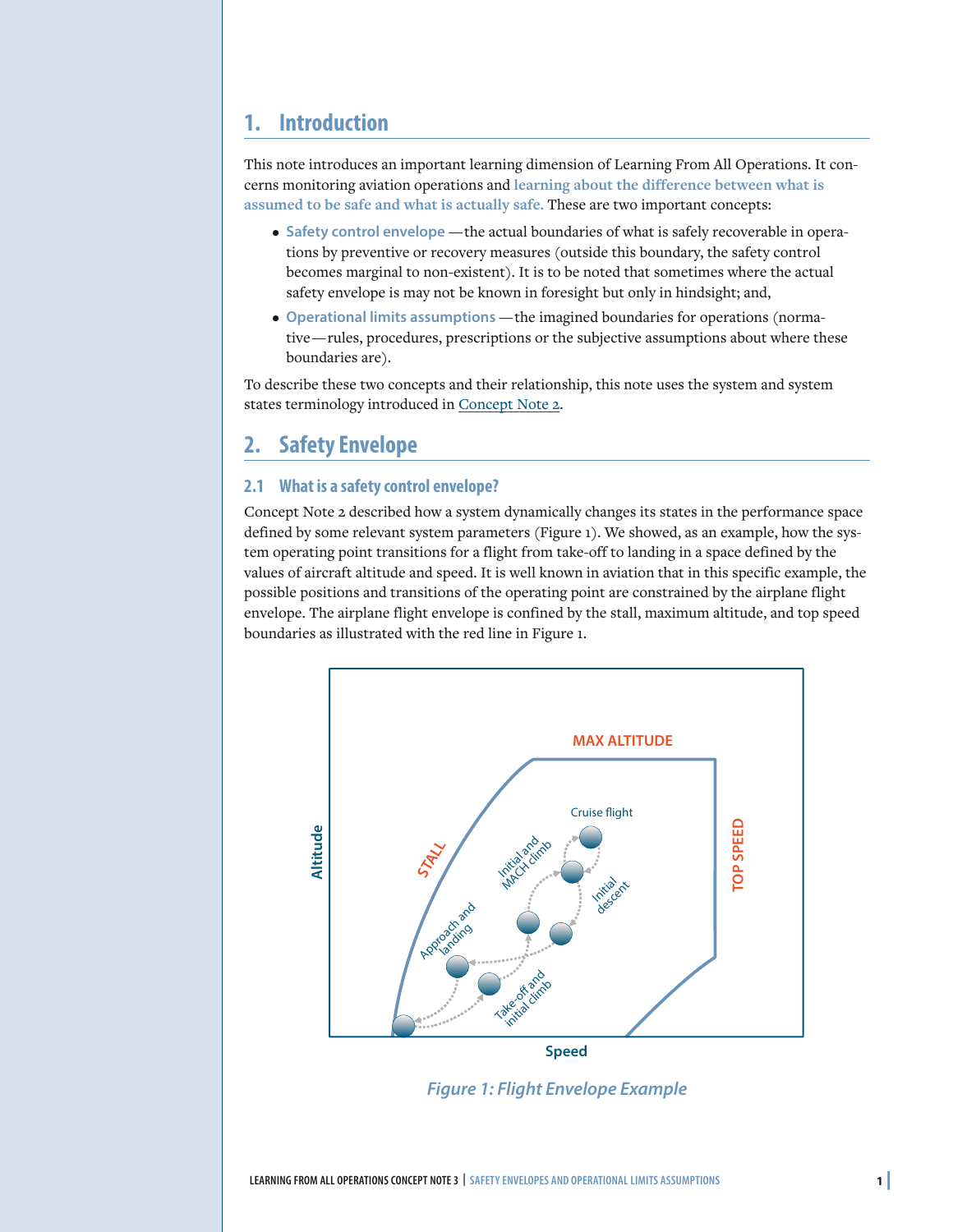**The envelope is the region in which aircraft can operate safely. It is objective—it exists independently of our understanding of it.** In the example of the flight envelope, the critical boundaries are determined by the objective laws of aerodynamics. If the aircraft state transitions outside the envelope, then the aircraft will be in a hazardous state (stall or structural damage) with a limited possibility of preventing an accident.

We can also speak of a safety envelope in the performance space that is defined by any other safety-relevant parameter. The **safety control envelope** boundaries will be determined by those critical values of the parameters beyond which the system will critically lose control over flight safety.

#### **2.2 Stability of the systems states and safety envelope**

The **safety control envelope is determined by the available capabilities to control flight safety, to enforce safety constraints, and to control the transition of the system operating point** (Leveson, 2004). If we introduce more capabilities that increase our level of control, then the safety control envelope will expand. For example, in a surveillance air traffic control (ATC) environment, the critical distance between two aircraft in the air will be much less than the critical distance in a non-surveillance environment.

**Learning From All Operations aims to understand how the system responds to pressures and whether, in this process, the system migrates to states of higher risk** (Rasmussen, 1997). The system response to pressures can lead to a system state that is either stable or unstable. In this way, the concept of controlling flight safety is connected to the concept of system stability.

A useful way to visualize the concept of system stability and system control is with a ball-incup analogy (Holling et al., 1995; Holling, 1996; Reason, 2008; Figure 2). In this representation, the state of the system is represented as the position of a ball rolling on a surface.

The illustration is for a system state defined by one system parameter—for example, the distance between an airplane and terrain. All possible states of the system can be represented by a specific position of the ball. As the ball (the system state) moves under some pressures, the distance to terrain is changing. When the movement is away from the central, stable operating point, then the distance to terrain is decreasing.

There is a tipping point when the system becomes unstable, represented in Figure 2 by the colour of the ball becoming yellow. **This is a system critical state.** In our example, it means that the trajectory of the aircraft consistently turns towards terrain, and from this moment, the distance



#### *Figure 2: Visualising System Stability and System Control*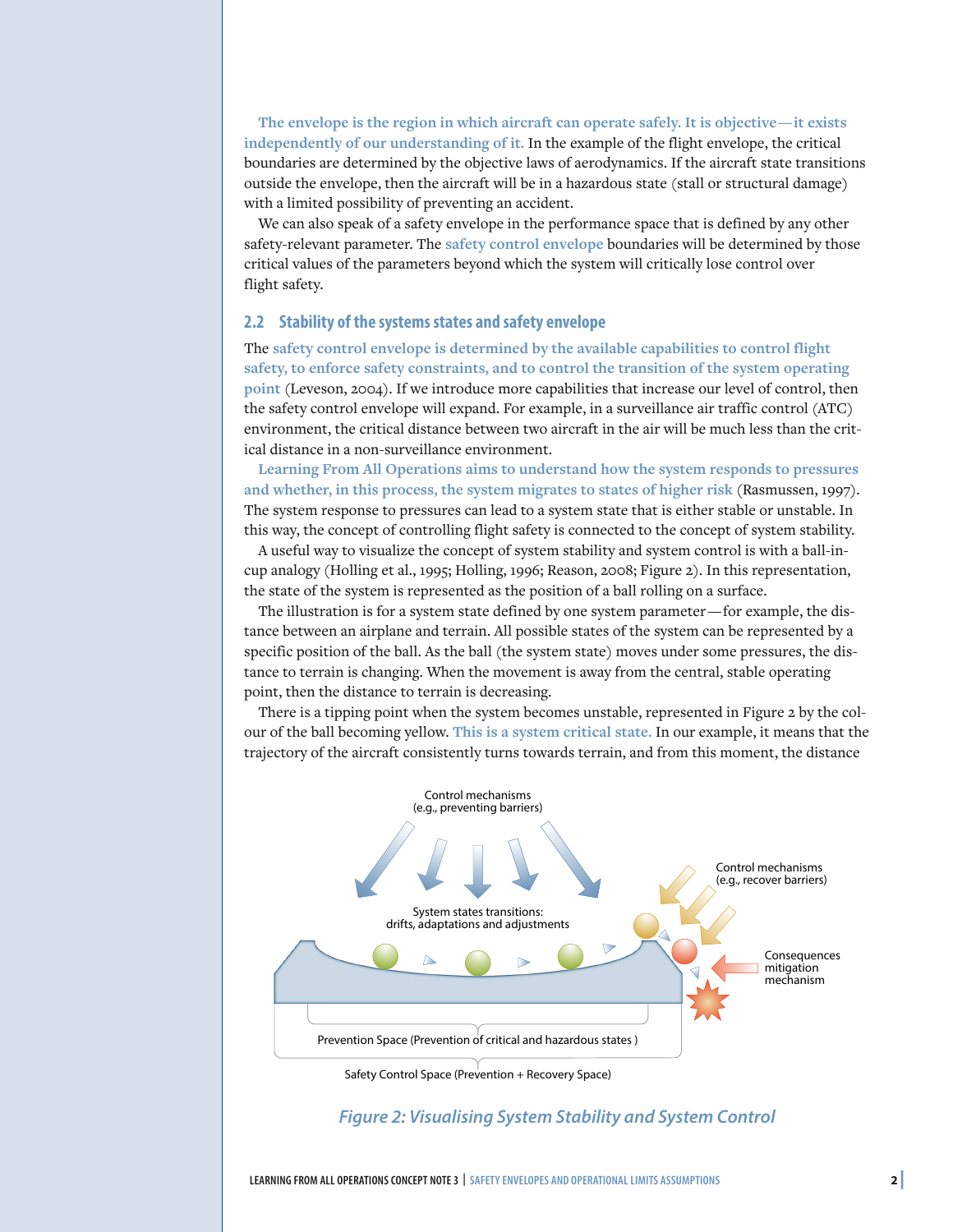to terrain is continuously decreasing, and there is a need for a recovery action. In the absence of such recovery action, the ball will roll downhill—in other words, the system will transition to a **hazardous state with marginal control on safety and a prompt need for recovery action to keep the system within the safety control envelope,** represented in Figure 2 by the colour of the ball becoming red. In our example, the hazardous state would be a critical distance between the aircraft and terrain, indicating a prompt need for recovery actions to prevent an accident.

As described above, **it is critical to determine our capabilities to control such situations**. If we have high controllability of terrain clearance (and no additional disturbances), then we can allow ourselves to fly close to the terrain. If we have lower capability to control the terrain clearance—for example, flying over mountains with possible mountain wave effects—then the critical distance to terrain will have to be greater.

The system state transitions can be anticipated from the shape of the surface and from the dynamics of the pressures and counter-pressures applied to the system at any given moment. In aviation, we usually refer to these counter-pressures as preventing mechanisms (i.e., preventing the system state from transitioning to a critical state), recovery mechanisms (i.e., helping the system recover from a critical or hazardous state), or consequence-mitigating mechanisms (i.e., mitigating the consequences of the system passing beyond the safety control envelope, by, for example, lessening accident consequences).

For stable systems, the ball is in the "valley" (i.e., the low point in the cup) and the pressures and counter-pressures keep the ball away from the tipping point of critical system states. Unstable systems may have sudden large operating point shifts that can take them close to and through the safety control envelope boundaries (Cook, 2005). The slopes and the size of the valley represent one way, but not the only way, to characterise some aspects of system resilience.

#### **2.3 Safety prevention envelope and safety recovery envelope**

As previously described, the objective boundaries of safety-controlled operations are confined within the safety control envelope (Cook, 2005). Figure 3 provides a view from above the ball-incup metaphorical diagram in Figure 2.



#### **Notes**:

- 1. Recovery is possible also outside the safety control envelope, but it is mostly by chance.
- 2. Consequences mitigation mitigating consequences of the system passing beyond the safety control envelope and mitigating accident consequences (e.g., engineered materials arresting system, survivability, evacuation)

#### *Figure 3: Prevention Space and Recovery Space*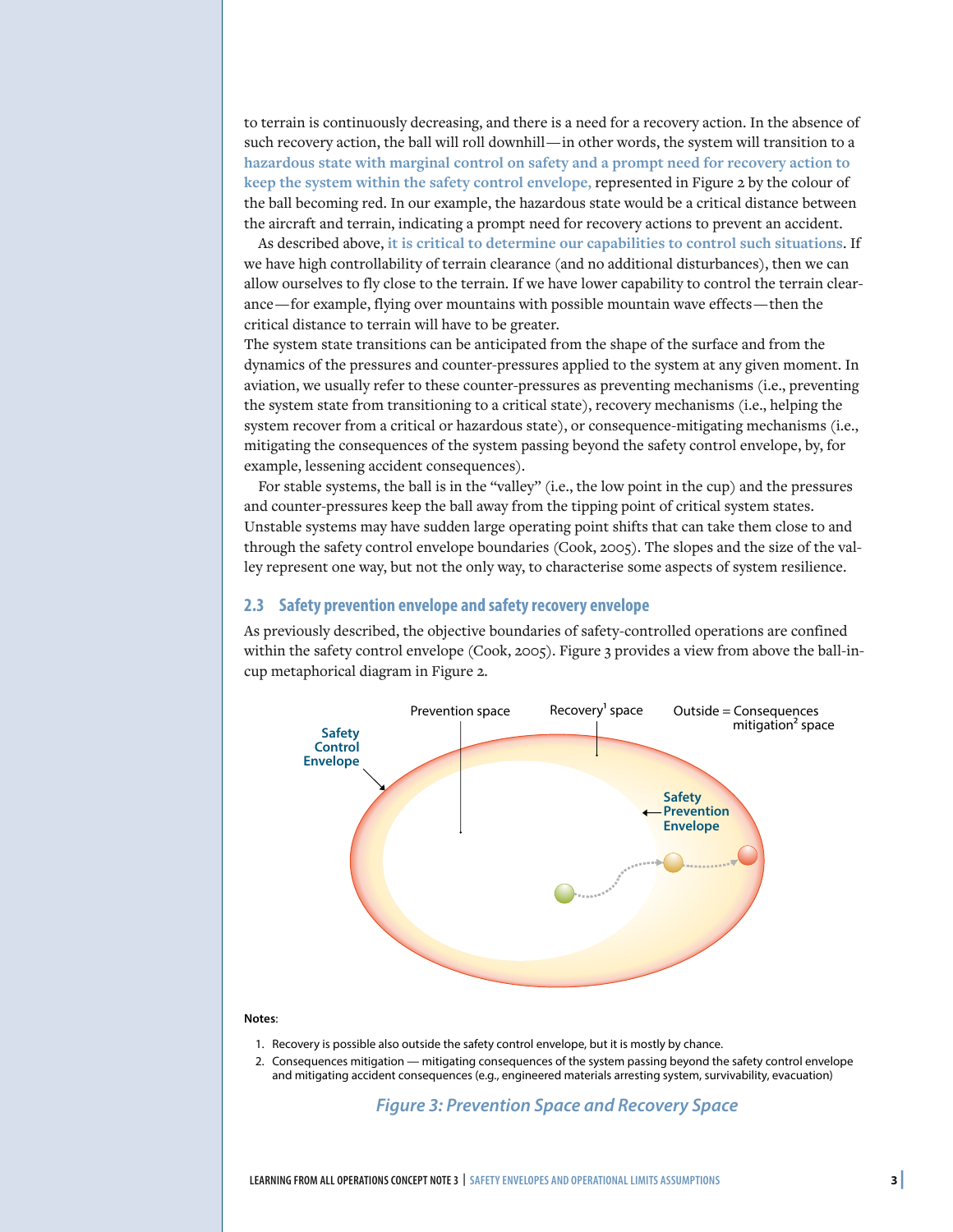In the middle of the envelope is the white area—the safety prevention envelope. Within this space, the system is adapting, coming closer or moving away from the critical thresholds (Leveson, 2011). Prevention here is used to denote prevention of system transitioning to critical or hazardous states.

**The yellow (system critical states space) and red (system hazardous states space) areas represent the recovery space**. The system state transition through yellow and red space indicates growing closeness to the safety control envelope. Here the system is unstable: At least one of the safety critical parameters is consistently changing in the direction of its critical threshold, and there is a need for control action so that the system can recover back to the prevention space.

If the recovery action does not bring the system back into the prevention space, the operating point of the system may pass through the safety control envelope boundary.

The space outside the red area illustrates a situation outside the safety control envelope, (e.g., a distance and rate of closure between two aircraft that does not provide sufficient time for collision avoidance). Passing through the safety control envelope does not always mean an accident is certain to occur. There may be some mitigation measures to reduce that likelihood, including luck. But passing through the safety control envelope is associated with a significant loss of control over flight safety, with only marginal safety control, if any, available.

The illustration of safety envelopes in Figure 3 defines the spaces where the system operating point can transition. The system adaptation process can result in system operating point transitions within the prevention space as well as the recovery and mitigation space. During these transitions, the system operating point can enter and cross the red area of system hazardous states. This conceptual framework brings together the concepts and the language of the existing risk and hazard terminology with the concept of system adaptation and system space for adaptation.

## **3. Limits as Assumed**

#### **3.1 What are the limits?**

In addition to the objective safety control envelope, there are subjective limits, often describing threshold values of certain parameters based on our understanding of "how far can we go?" For example, speed limit road signs define the operational limits in terms of maximum allowed speed for a given stretch of road. Our understanding of the speed limit is the operational limit assumption, whereas the objective safety control envelope is the speed at which we will lose control of our car at a particular curve in the road, given the specific outside conditions and driver abilities.

Similarly, maximum aircraft taxi speed when vacating a runway can be limited by procedures, for example, to 30 kt. A flight crew may assume that this limit is  $25$  kt or 35 kt, and this will be their understanding of the limits—their operational limit assumption. The objective safety control envelope when an aircraft will lose directional control, depending on the operational conditions may be 20 kt in icing conditions or 45 kt if the runway is vacated via a rapid exit taxiway, the runway and the taxiway are dry, and the rudder pedals are used for directional control. As seen from these examples, **the subjective operational limits assumptions and the objective safety control envelope are two different things and their relationship is part of the more generic distinction between operations as they are imagined and operations as they actually exist** (Dekker, 2006).

Rules and regulations are a major source for operational limits. The specifications of technological systems and the associated manufacturer-suggested procedures also define what is assumed to be acceptable system behaviour. Using the rules, regulations, manufacturer guidance and their own experience and knowledge, companies develop standard operating procedures (SOPs) that define the operational limits to be used by professionals.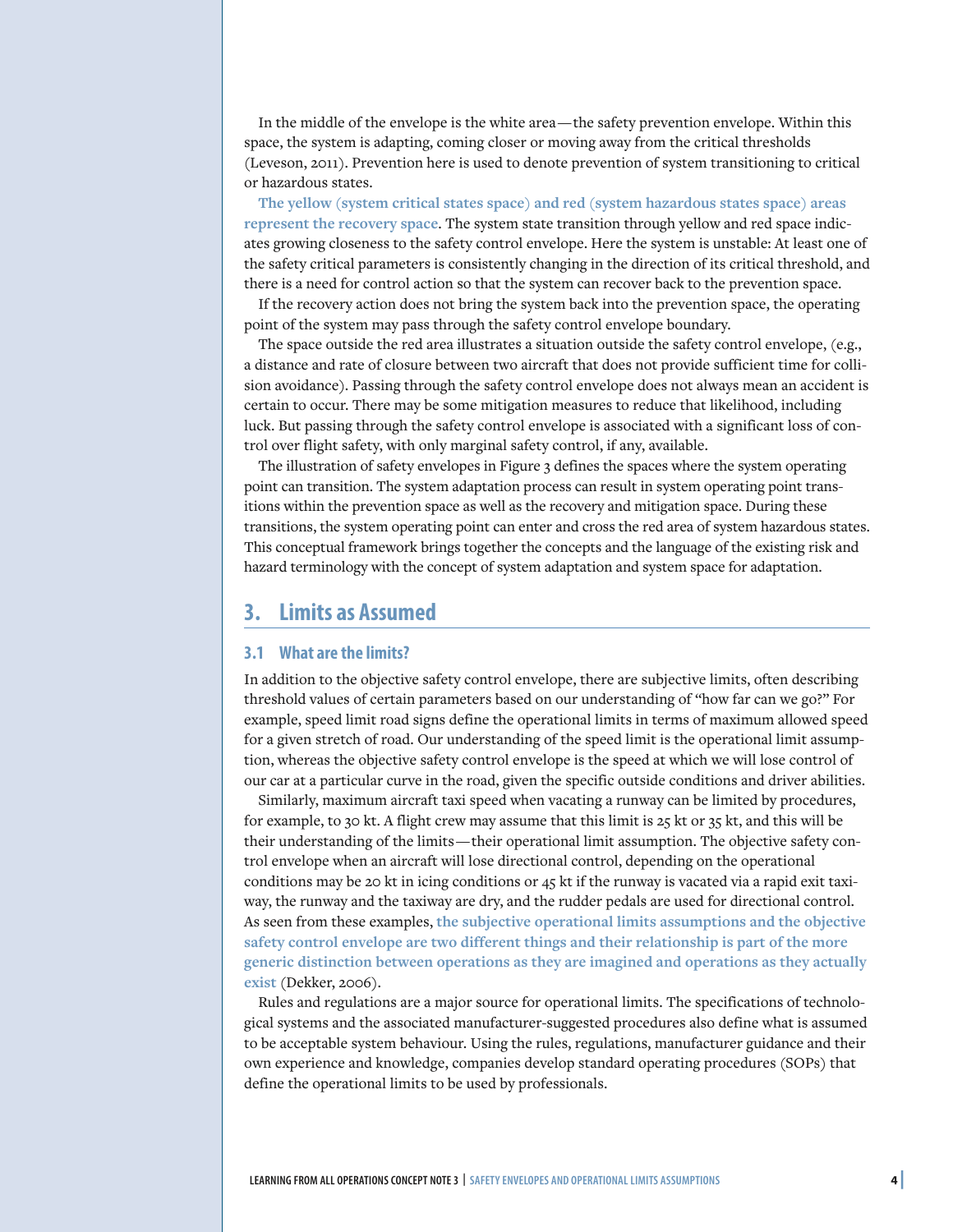#### **3.2 Missing operations limits**

Sometimes the limits are not fully defined. In Figure 4, the operational limits are illustrated by the purple arc (1). The arc is confining the system operating space as defined by the operational limits, and the gap in the arc (2) illustrates missing operational limits.



#### *Figure 4: Operational Limits*

Here are some examples of missing operational limits as reported by members of the aviation community:

- What action should an airport and air navigation service providers (ANSPs) take when a bird strike is reported? Shall the runway be closed for inspection, or shall the action be only to inform the next aircraft on approach?
- How should it be decided what constitutes heavy or moderate turbulence?
- How should the system react to reports of space weather hazards (e.g., solar storms)?

#### **3.3 Varying operational limits**

Limits can vary (Cook, 2005)—as indicated by the varying width of the purple arc  $(3)$  in Figure 4. Different actors could assume different limits, for example:

- ATC uses a minimum approach speed that may be different from that included in the flight crew stabilised approach criteria; or,
- Separation at the border of controlled and uncontrolled airspace may be different for different air traffic services (ATS) units.

A more detailed illustration of varying operational limits is provided in Figure  $5$  (p. 6). The illustration is a zoomed-in perspective of part of the operational limits that shows different understandings by the various actors that are involved in operations—illustrated with the yellow lines, which represent different assumptions about "how far can we go?" What is also to be noted is the possible difference between the assumptions and the operational limits, as actually defined by specifications, rules or procedures—illustrated with the blue line.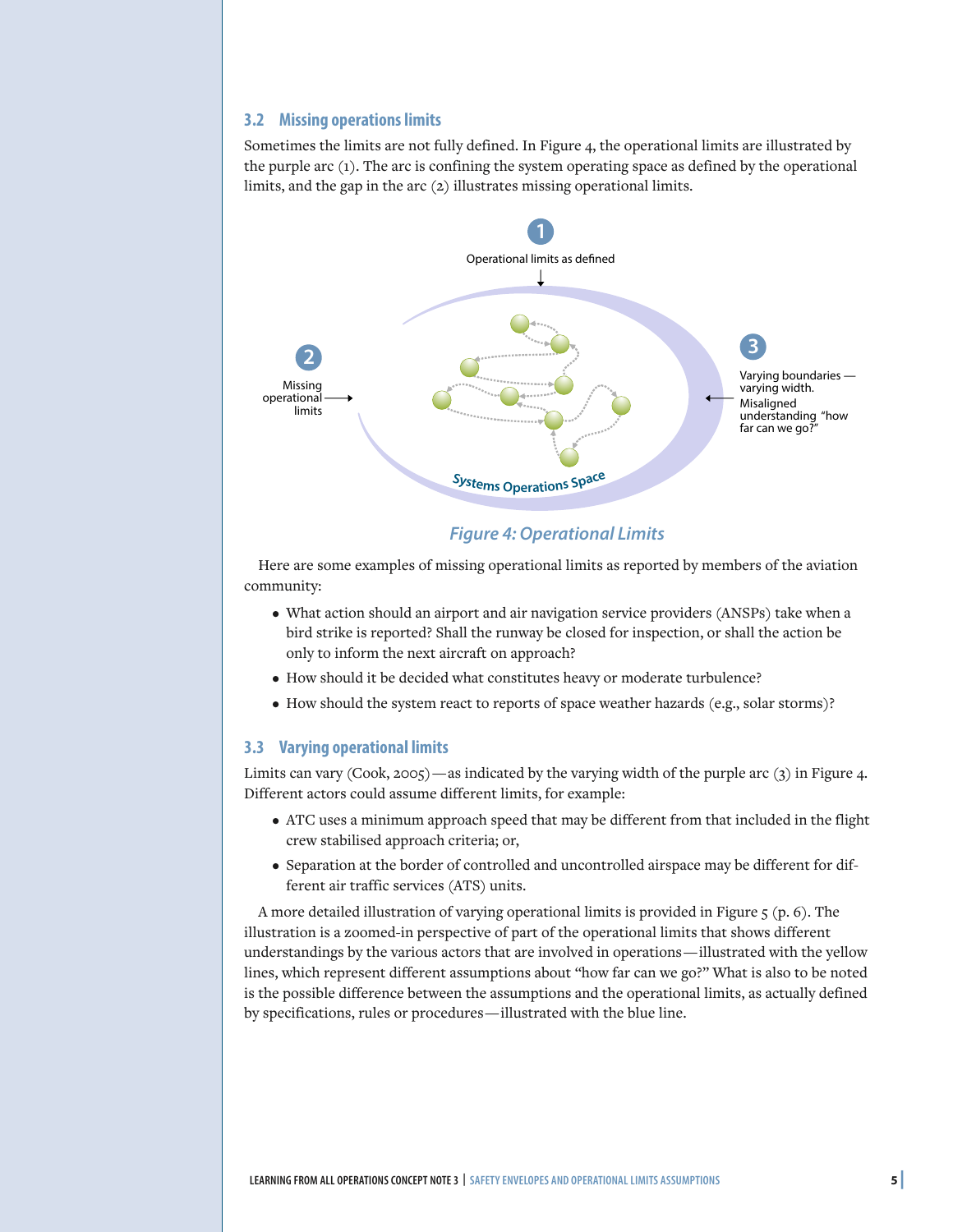

*Figure 5: Varying Operational Limits*

## **4. How do operational limits relate to safety boundaries?**

Ideally, the operational limits will neatly protect system operations from breaching the safety control envelope. This is shown in Figure 6. Some of the yellow space is not protected by the operational limits. This may well be a deliberate choice. As a reminder, when the system is in the yellow space, it means that at least one safety-relevant parameter is consistently reducing towards its critical threshold. For example, when trajectories of two aircraft become conflicting, then the system operating point will be in the yellow space. Airspace design and procedures try to strategically deconflict the aircraft trajectories, but some conflicts are left to ATC to tactically resolve. In this example, the purple line of operational limits would be the ATC separation minima.



## *Figure 6: Operational Limits Protect Against Breaching the Safety Envelope*

**But in reality, limits of control and limits as defined have a more complex relationship.** For example, system states can be within operational limits (assumptions) but beyond the safety envelope (e.g., flight duty time limitations do not always guarantee a particular level of pilot alertness).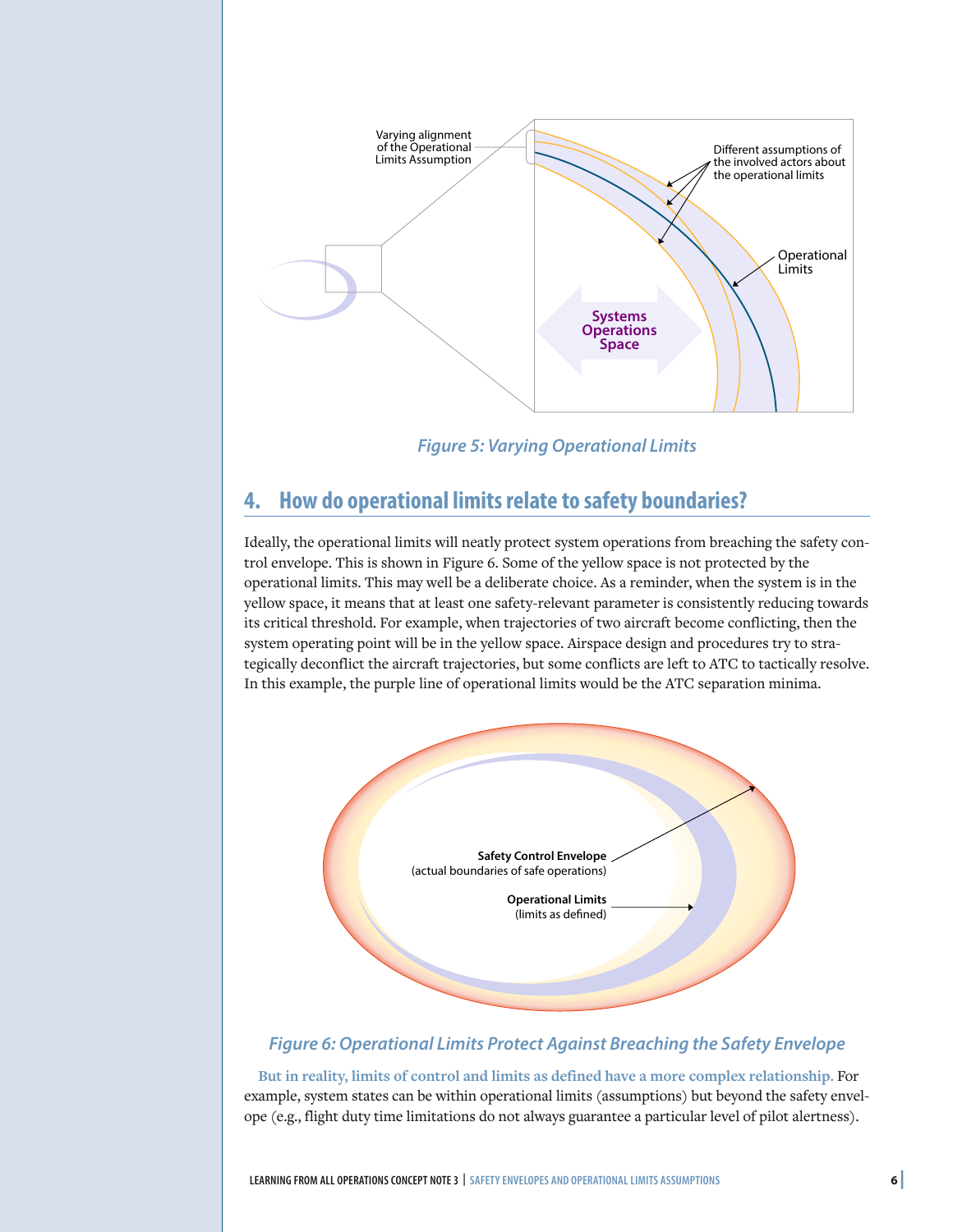Here are some reasons why operational limits and the safety envelopes may not be properly aligned:

- Operational limits designed for some average performance may leave some part of the normal operational performance distribution outside the limits.
- Operational limits may be based on inaccurate assumptions.
- Operational limits may not accurately define the boundary conditions and may miss a significant parameter.



#### *Figure 7: Operational Limits and Safety Envelope Misalignment*

These and other reasons for misalignment of the operational limits and safety envelope result in some generic patterns of their relationship—as illustrated in Figure 7. Some operational examples illustrating the patterns are described in Table 1 (p. 8).

The illustration and study of the relative position and the patterns of misalignment of the safety envelope and operational assumptions are important elements of the Learning From All Operations concept. The concepts of the safety control envelope and operational limits assumptions are part of the larger picture of charting of the distance between operations as they actually exist and operations as they are imagined in the minds of managers or rule-makers (Dekker, 2006). This distance is a critical component in understanding an organisation's resilience and tells something about the models of risk currently applied, and how well calibrated they are. Moreover, shared, accurate, and precise knowledge of the dynamics and location of the current operating point and boundary locations is a necessary component of a safety culture (Cook & Rasmussen, 2005).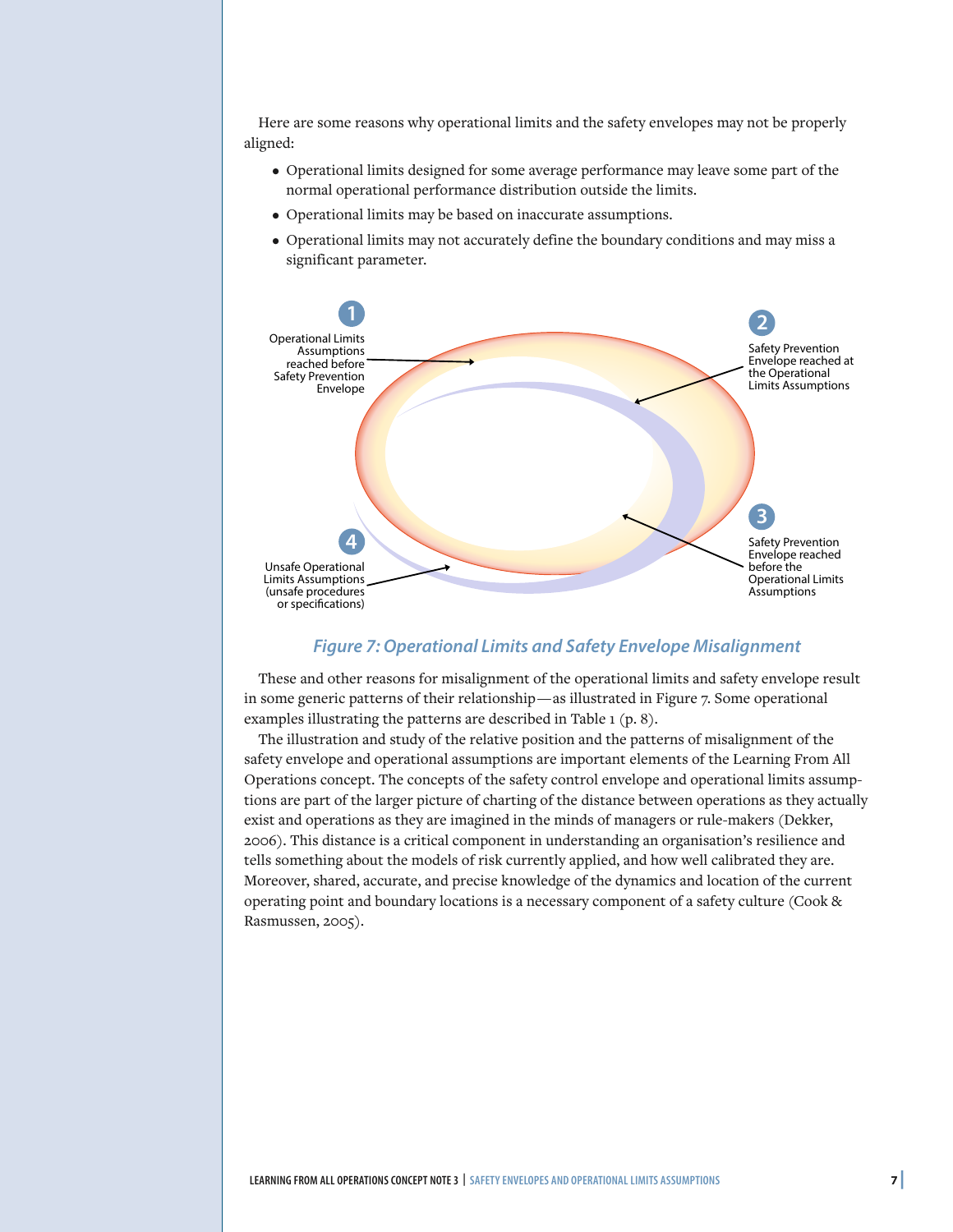## *Table 1: Operational Limits — Safety Envelope Patterns*

| <b>Operational Limits --</b><br><b>Safety Envelope Pattern</b>                                                                                                                                      | <b>Example</b>                                                                                                                                                                                                                                                                                                                                                                                                                                                                                                                                                                                                          | <b>Notes</b>                                                                                                                                                                                                                                                                                                                                     |
|-----------------------------------------------------------------------------------------------------------------------------------------------------------------------------------------------------|-------------------------------------------------------------------------------------------------------------------------------------------------------------------------------------------------------------------------------------------------------------------------------------------------------------------------------------------------------------------------------------------------------------------------------------------------------------------------------------------------------------------------------------------------------------------------------------------------------------------------|--------------------------------------------------------------------------------------------------------------------------------------------------------------------------------------------------------------------------------------------------------------------------------------------------------------------------------------------------|
| <b>Operational limits</b><br>assumptions reached<br>before the safety<br>prevention envelope<br>(1)                                                                                                 | Design of "stabilization on final" criteria: An approach<br>to a very long dry runway with a lot of head wind<br>may result in a safe landing, even with a major<br>exceedance of approach speed. This would be an<br>example of non-compliance but still within the safety<br>prevention envelope, because beyond the procedure<br>limits, there is still a buffer before the safety<br>prevention envelope is breached.                                                                                                                                                                                               | Regarding the interaction<br>between safety and<br>compliance, this setup should<br>be normal in aviation: The<br>procedures are designed to<br>still leave a safety buffer<br>towards the safety prevention<br>envelope. This kind of<br>procedure design can be<br>called a safe procedure/rule.                                               |
| Safety prevention<br>envelope reached at<br>the operational limits<br>assumptions (2)                                                                                                               | Rejected take-off at $V_1$ , if the take-off is stop-critical<br>(that is, if the remaining stop margin is low). Because<br>take-off performance is calculated beforehand in a<br>very precise way, the calculated parameters are very<br>predictable. If stop margin is 300 m, for example, the<br>aircraft would come to a stop 300 m before the<br>physical runway end. In other words, there is still a<br>non-critical safety control between the stop and the<br>runway excursion scenario. In this case, the results of<br>the take-off performance calculation represent the<br>operational limits assumptions. | This kind of procedure<br>design can be called efficient,<br>because the procedure limit<br>corresponds with the safety<br>prevention envelope. Thus,<br>compliance meets safety<br>requirements with no<br>additional buffers or margins.                                                                                                       |
| <b>Safety prevention</b><br>envelope reached<br>before the operational<br>limits assumptions (3)                                                                                                    | An approach towards a short, wet runway with a tail<br>wind (which is still in operational limits) with an<br>overspeed within procedural limits may result in a risk<br>which is not tolerable by the organisation. This may<br>apply even if performance limits published by the<br>manufacturer are still adhered to. However, in this<br>case, the margin may be reduced in a manner which<br>is not in accordance with the operator's safety targets.                                                                                                                                                              | In this example, compliance<br>with the procedure is already<br>unsafe. The safety prevention<br>envelope is penetrated.                                                                                                                                                                                                                         |
| <b>Unsafe assumptions</b><br>(unsafe procedures or<br>specifications): Safety<br>prevention envelope<br>and safety recovery<br>envelope reached<br>before the operational<br>limits assumptions (4) | Certification assumptions for aircraft take-off rotation<br>provides safety buffers at Airport A, but those<br>assumptions are violated for Airport B when all<br>environmental circumstances are at the limit. In this<br>circumstance, at Airport B, adherence to the<br>operational limits assumptions would result in an<br>exceedance of the safety envelope.                                                                                                                                                                                                                                                      | In routine operations, this<br>risk may not be evident,<br>because most runways under<br>most environmental<br>conditions still meet the<br>certification assumptions.<br>If this risk is recognised,<br>operators may choose to<br>modify other operational<br>limits assumptions to<br>compensate (e.g., reduce<br>allowable take-off weight). |

## **5. Acknowledgements**

This work was funded under grant and cooperative agreement 80NSSC21M0187 from the National Aeronautics and Space Administration's System-Wide Safety Project, part of the Aeronautics Research Mission Directorate's Aviation Operations and Safety Program.

This note was drafted by Tzvetomir Blajev from Flight Safety Foundation and by Dr. Jon Holbrook from NASA. Thank you to Dr. Immanuel Barshi from NASA and to the members of Flight Safety Foundation's Learning From All Operations Working Group, who contributed to the ideas and clarity of this report: Valerie Stait, Cathay Pacific Airways; Capt. Tom Becker, TUI Fly; Capt. Nick Peterson, American Airlines; Capt. Max Butter, Lufthansa; Sonnie Bates, WYVERN Ltd.; and Capt. Bertrand de Courville.

Suggested citation: Flight Safety Foundation. (2022). [Learning From All Operations Concept](https://flightsafety.org/toolkits-resources/learning-from-all-operations/) [Note 3: Safety Envelopes and Operational Limits Assumptions](https://flightsafety.org/toolkits-resources/learning-from-all-operations/)**.**